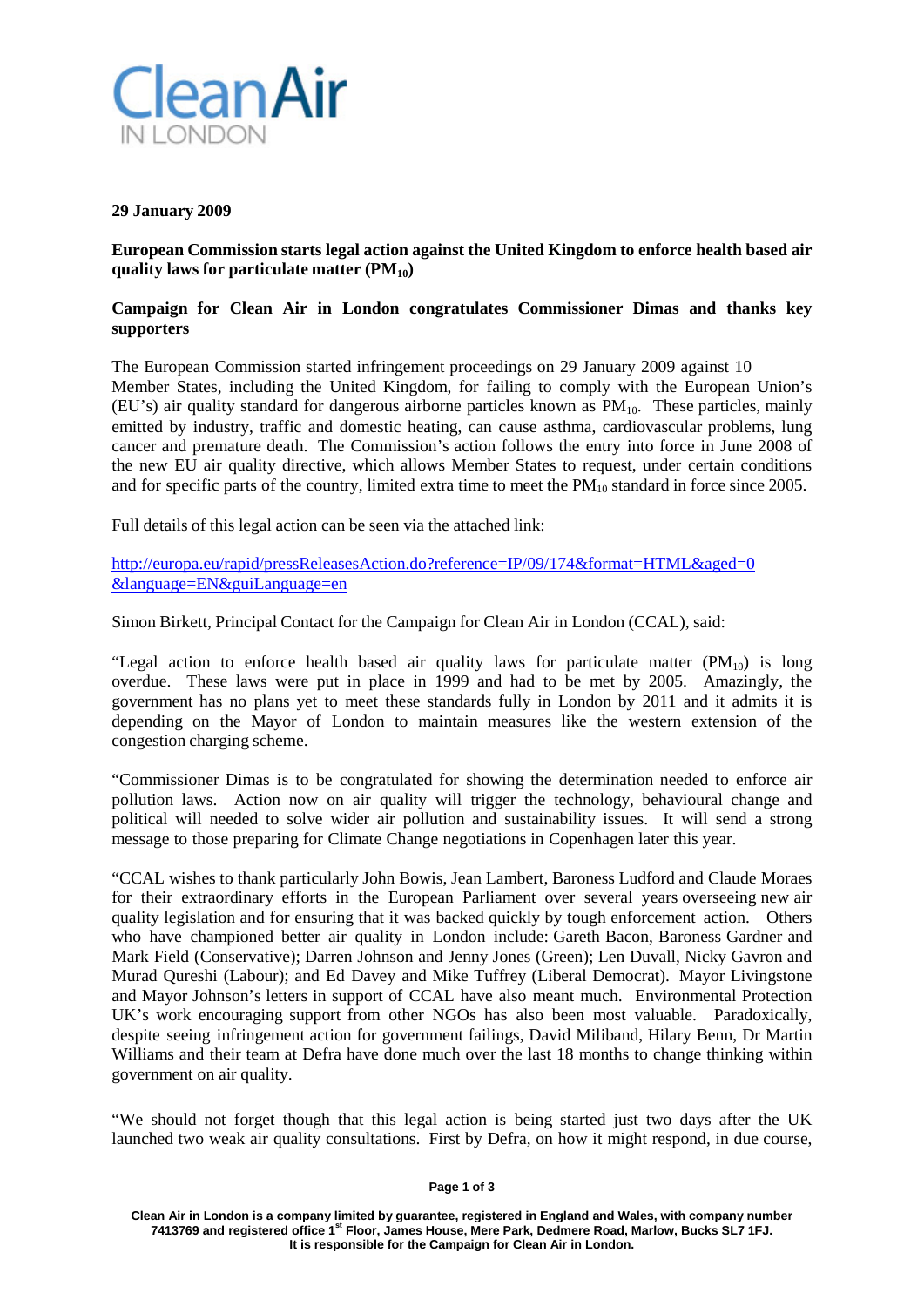

to the European Commission's deadline of 31 October 2008 to submit a notification on plans and programmes to comply with  $PM_{10}$  laws in London (which notes that it has no answers for six kilometres of roads). Second, a Department for Transport (DfT) consultation on air quality measures that admits, in its covering letter to consultees, that it has missed other legal deadlines on air quality. It is clear that the DfT (which is jointly responsible with Defra for the UK complying with air quality laws) has badly let down Defra and public health generally. Worse still, the first consultation is not needed legally. And the second highlights the scale of the problem e.g. the transport sector in 2001 was responsible for 39% of total UK emissions of  $PM_{2.5}$  and 54% of total UK emissions of  $PM_{0.1}$  (the finest and most deadly form of particulate matter); road transport is responsible for up to 80% of nitrogen dioxide  $(NO_2)$  and  $40\%$  of all particulate matter in large urban areas; and some 80% of current replacement catalysts do not meet the emissions standard required on type approved replacements.

"Of the 10 countries subject today to legal action on  $PM_{10}$ , only the UK, Cyprus, Estonia, Portugal, Slovenia and Sweden have made no effort to submit a time extension request. The government's focus on cost-benefit analysis instead of cost-effective compliance with air pollution deadlines has finally come 'home to roost'.

"Hopefully, this legal action will shame the UK into tackling not just breaches of  $PM_{10}$  laws but also breaches of  $NO<sub>2</sub>$  laws which are expected to affect over 100 cities and towns across the UK in 2010.

"Success from here depends on the Prime Minister and Mayor Johnson both supporting the urgent implementation of meaningful additional measures to improve air quality in London. Political deadlock and/or a lack of action by them will result in ridicule for the UK in the years up to London 2012 as legal action over poor air quality widens and escalates."

ENDS

## **Notes:**

1. Department for Environment Food and Rural Affairs Consultation on UK application to the European Commission for an extension to meet air quality limits for particulate matter  $(PM_{10})$ .

Press release on consultation:

[http://archive.defra.gov.uk/environment/quality/air/airquality/eu-int/eu-directives/airqual-](http://archive.defra.gov.uk/environment/quality/air/airquality/eu-int/eu-directives/airqual-directives/notification.htm) [directives/notification.htm](http://archive.defra.gov.uk/environment/quality/air/airquality/eu-int/eu-directives/airqual-directives/notification.htm)

Full consultation documents (which closes on 10 March 2009):

[http://archive.defra.gov.uk/environment/quality/air/airquality/eu-int/eu-directives/airqual-](http://archive.defra.gov.uk/environment/quality/air/airquality/eu-int/eu-directives/airqual-directives/notification.htm) [directives/notification.htm](http://archive.defra.gov.uk/environment/quality/air/airquality/eu-int/eu-directives/airqual-directives/notification.htm)

Air quality indicator for sustainable development 2008 provisional results (29 January 2009):

http://uk-air.defra.gov.uk/news?view=113

1. Department for Transport Consultation on Replacement Pollution Control Devices for Motor Vehicles (which closes on 25 March 2009):

#### **Page 2 of 3**

**Clean Air in London is a company limited by guarantee, registered in England and Wales, with company number 7413769 and registered office 1st Floor, James House, Mere Park, Dedmere Road, Marlow, Bucks SL7 1FJ. It is responsible for the Campaign for Clean Air in London.**